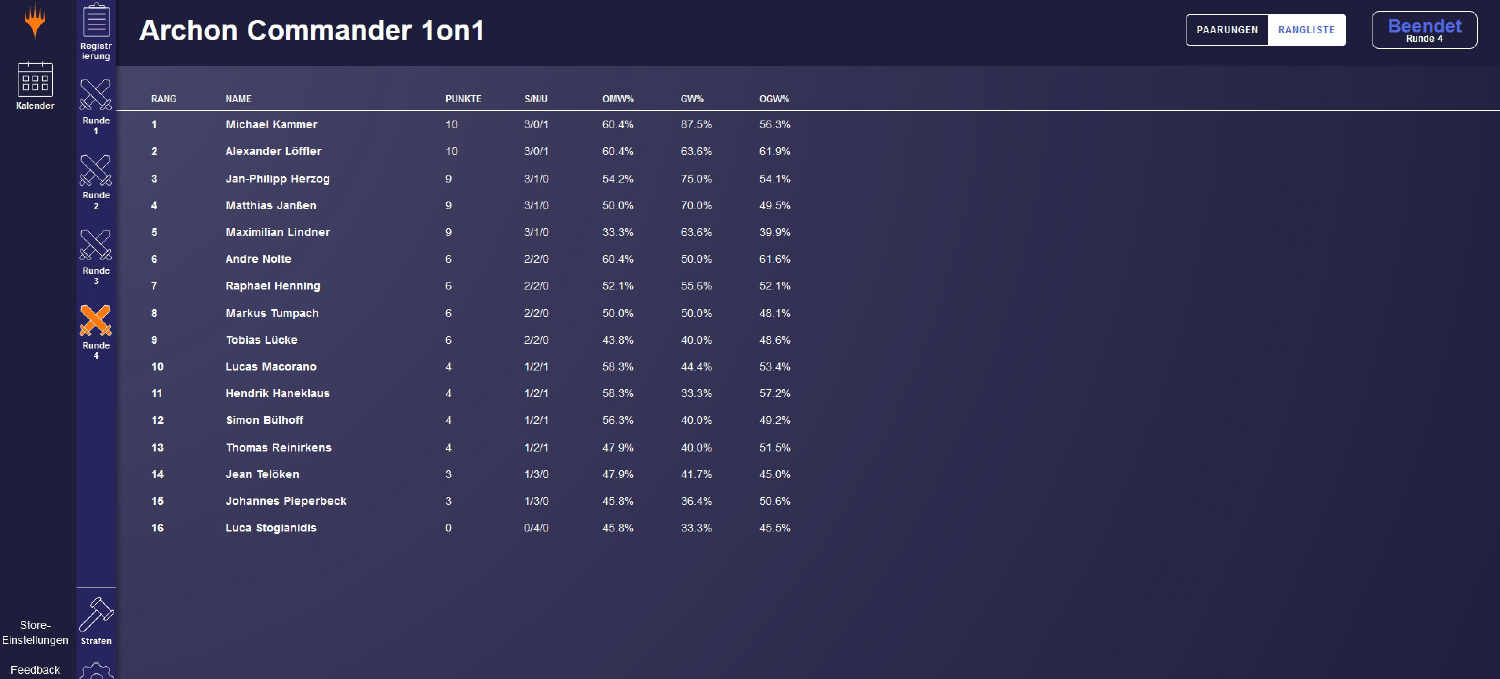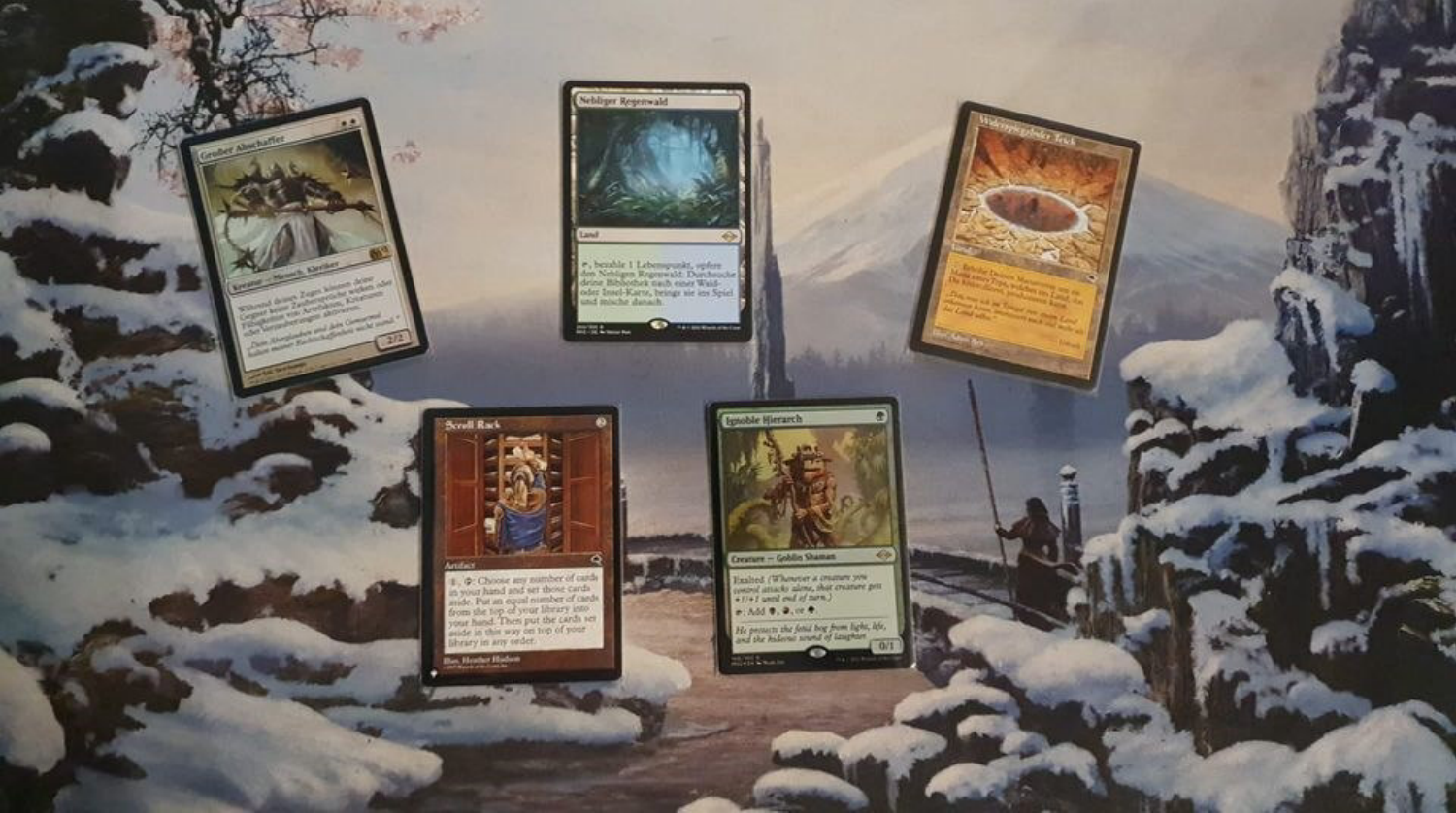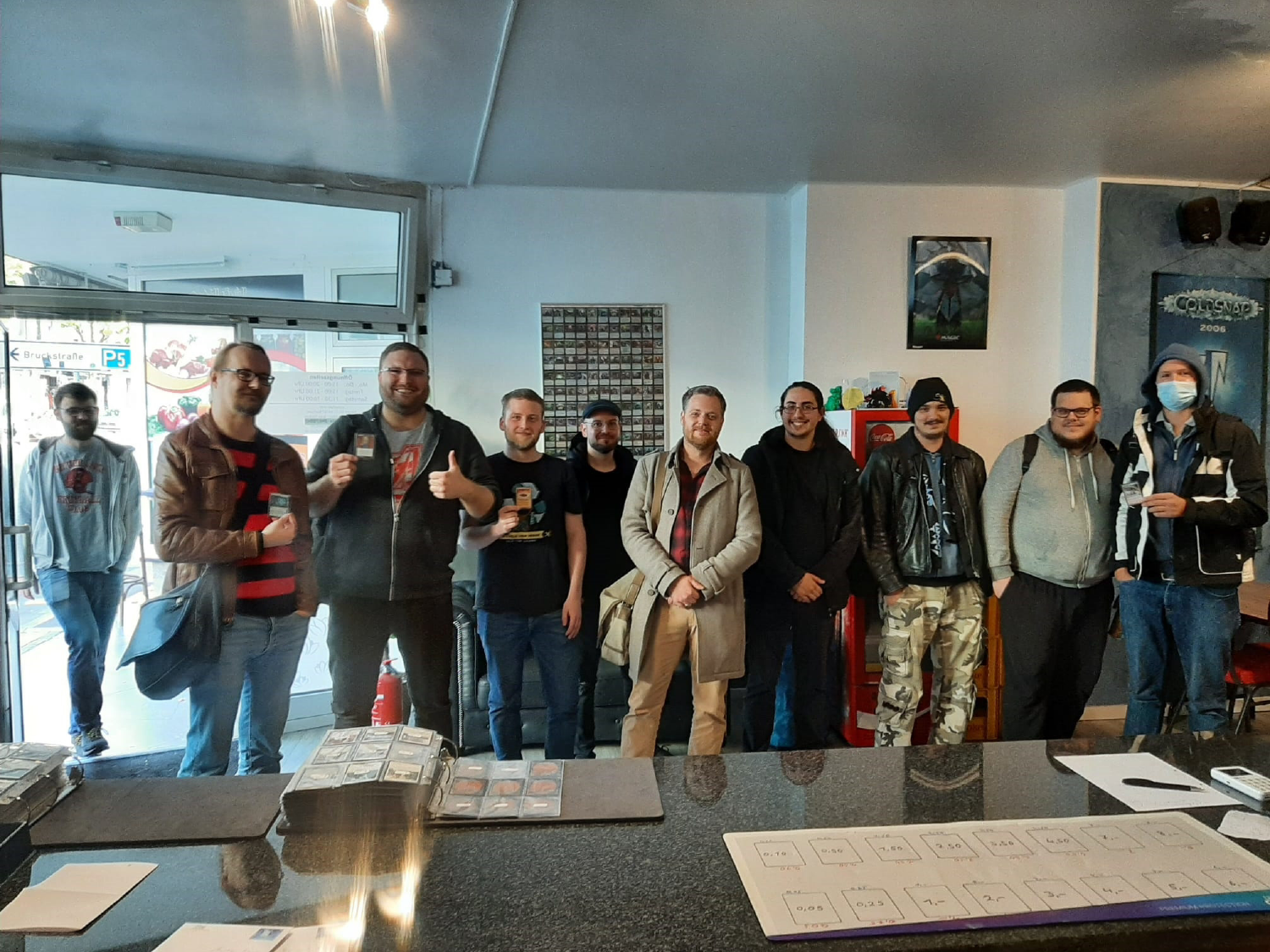Michael Kammer Commander: Golos Tireless Pilgrim 1 Snapcaster Mage 1 Uro, Titan of Nature´s Wrath 1 Baleful Strix 1 Brazen Borrower 1 Hullbreacher 1 Leovold, Emissary of Trest 1 Sedgemoor Witch 1 Bolas Augur 1 Spellseeker 1 Blütenwelk-Zauberlehrling 1 Deceiver Exarch 1 Pestermite 1 Swans of Bryn Argoll 1 Swords to Plowshares 1 Tainted Pact 1 Abrupt Decay 1 Brainstorm 1 Chain of Plasma 1Fatal Push 1 Force of Negation 1 Force of will 1 Lightning Bolt 1 Mana Leak 1 Miscalculation 1 Kaya´s Guile 1 Fire/Ice 1 Assassins Trophy 1 Silundi Vision 1 **Rift des Sturmtiefs** 1 Counterspell 1 Impuls 1 *Fact or Fiction* 1 Spikefield Hazard 1 Intuition 1 *Muddle the Mixture* 1 Brainfreeze 1 Jwari Disruption 1 Orims Chant 1 Enlightened Tutor 1 Parth to Exile 1 Preordain 1 Chain of Smog 1 Sevinne´s Reclamation 1 Ponder 1 Vindicate 1 Toxic Deluge 1 Demonic Tutor 1 Balance 1 Wrath of God

1 Prismatic Ending 1 Wheel of Fortune 1 Chain Lightning 1 Bala Ged Recovery 1 Collective Brutality 1 Timetwister 1 Narset, Parter of Veils 1 Oko, Thief of Crowns 1 Jace, the Mind Sculptor 1 Wrenn and Six 1 Isochron Szepter 1 Lotus Petal 1 Lions Eye Diamomd 1 Weissagekreisel des Senseis 1 **Gemeinsamer Gegendruck** 1 Splintertwin 1 Underworld Breach 1 Seal of Cleansing 1 Savannah 1 Scalding Tarn 1 Scrubland 1 Polluted Delta 1 Plateau 1 Path of Ancestry 1 Plains 1 Underground Sea 1 Verdant Catacombs 1 Volcanic Island 1 Wasteland 1 Windswept Heath 1 Tundra 1 Tropical Island 1 Swamp 1 Taiga 1 City of Brass 1 Command Tower 1 Arid Mesa 1 Badlands 1 Bayou 1 Bloodstained Mire 1 Marsh Flats 1 Flooded Strand 1 Forest 1 Island 1 Misty Rainforest 1 Bojuka Bog 1 Field of the Dead 1 Raugrin Triom 1 Zagoth Triom 1 Ancient Tomb 1 Gletscherfestung 1 V**olraths Felsenburg 1 Westtolaria**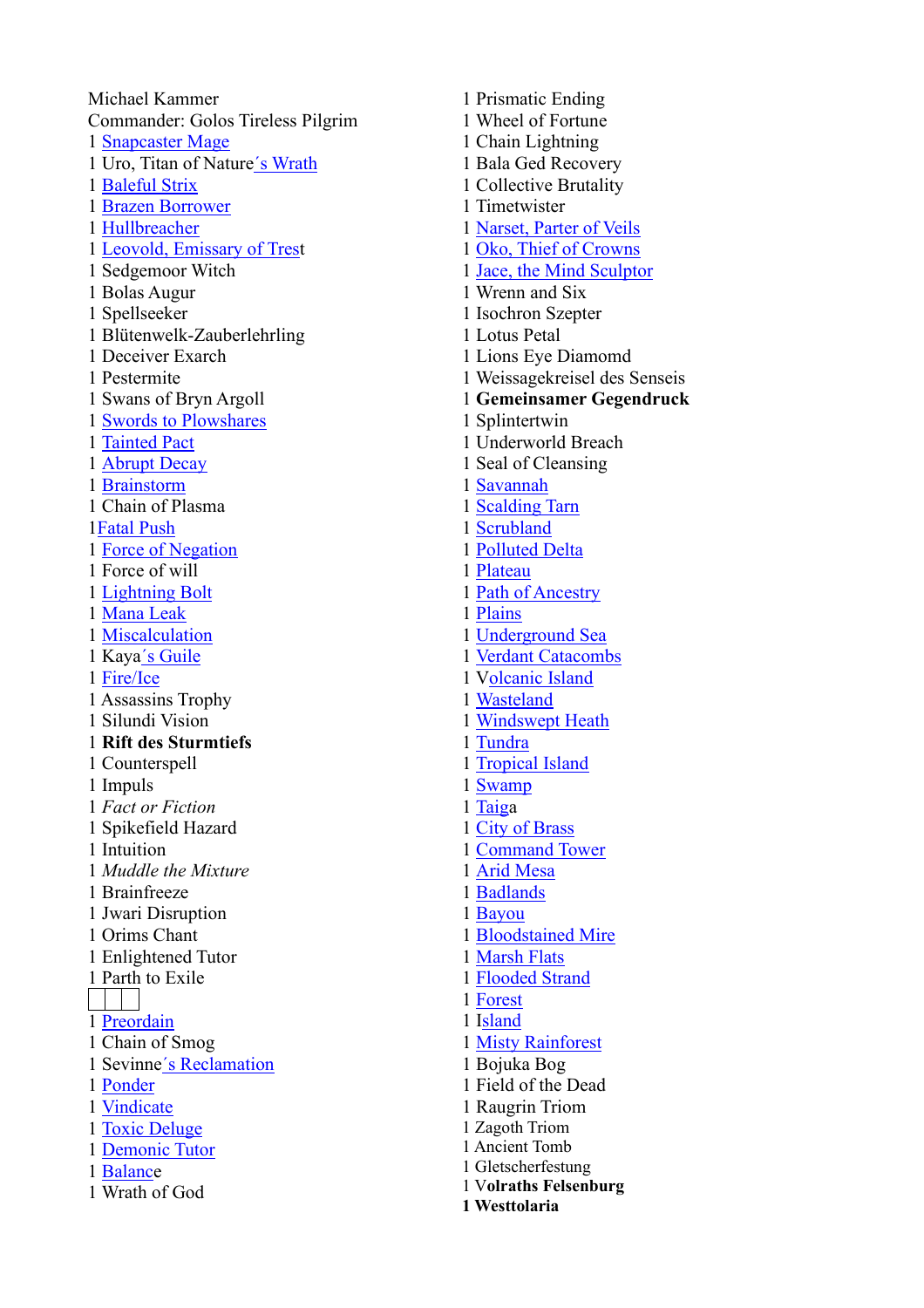Alexander Löffler 1 Niv-Mizzet, Parun 1 Augur of Bolas 1 Dreadhorde Arcanist 1 Grim Lavamancer 1 Harmonic Prodigy 1 Magmatic Channeler 1 Murktide Regent 1 Octavia, Living Thesis 1 Smoldering Egg // Ashmouth Dragon Shatterskull, the Hammer Pass 1 Snapcaster Mage 1 Thing in the Ice // Awoken Horror 1 Sweltering Suns 1 Torrential Gearhulk 1 Abrade 1 Brainstorm 1 Burst Lightning 1 Cathartic Pyre 1 Consider 1 Counterspell 1 Cryptic Command 1 Disrupt 1 Electrolyze 1 Fact or Fiction 1 Fading Hope 1 Fire // Ice 1 Force Spike 1 Force of Negation 1 Force of Will 1 Frantic Search 1 Gut Shot 1 Izzet Charm 1 Jwari Disruption // Jwari Ruins 1 Leadership Vacuum 1 Lightning Bolt 1 Lose Focus 1 Magma Jet 1 Mana Leak 1 Memory Lapse 1 Mental Note 1 Miscalculation 1 Mystic Confluence 1 Opt 1 Prismari Command 1 Pyrokinesis 1 Remand 1 Repeal 1 Silundi Vision // Silundi Isle 1 Spell Snare 1 Spikefield Hazard // Spikefield Cave 1 Thought Scour 1 Valakut Awakening // Valakut Stoneforge 1 Arc Trail 1 Careful Study 1 Chain Lightning 1 Expressive Iteration

1 Faithless Looting 1 Fiery Confluence 1 Flame Slash 1 Forked Bolt 1 Ponder 1 Portent 1 Preordain 1 Pyroclasm 1 Serum Visions 1 Shatterskull Smashing // 1 Storm's Wrath 1 Back to Basics 1 Blood Moon 1 Arid Mesa 1 Bloodstained Mire 1 Cascade Bluffs 1 Command Tower 1 Flooded Strand 12 Island 1 Misty Rainforest 7 Mountain 1 Polluted Delta 1 Riverglide Pathway // Lavaglide Pathway 1 Scalding Tarn 1 Shivan Reef 1 Steam Vents 1 Volcanic Island 1 Wooded Foothills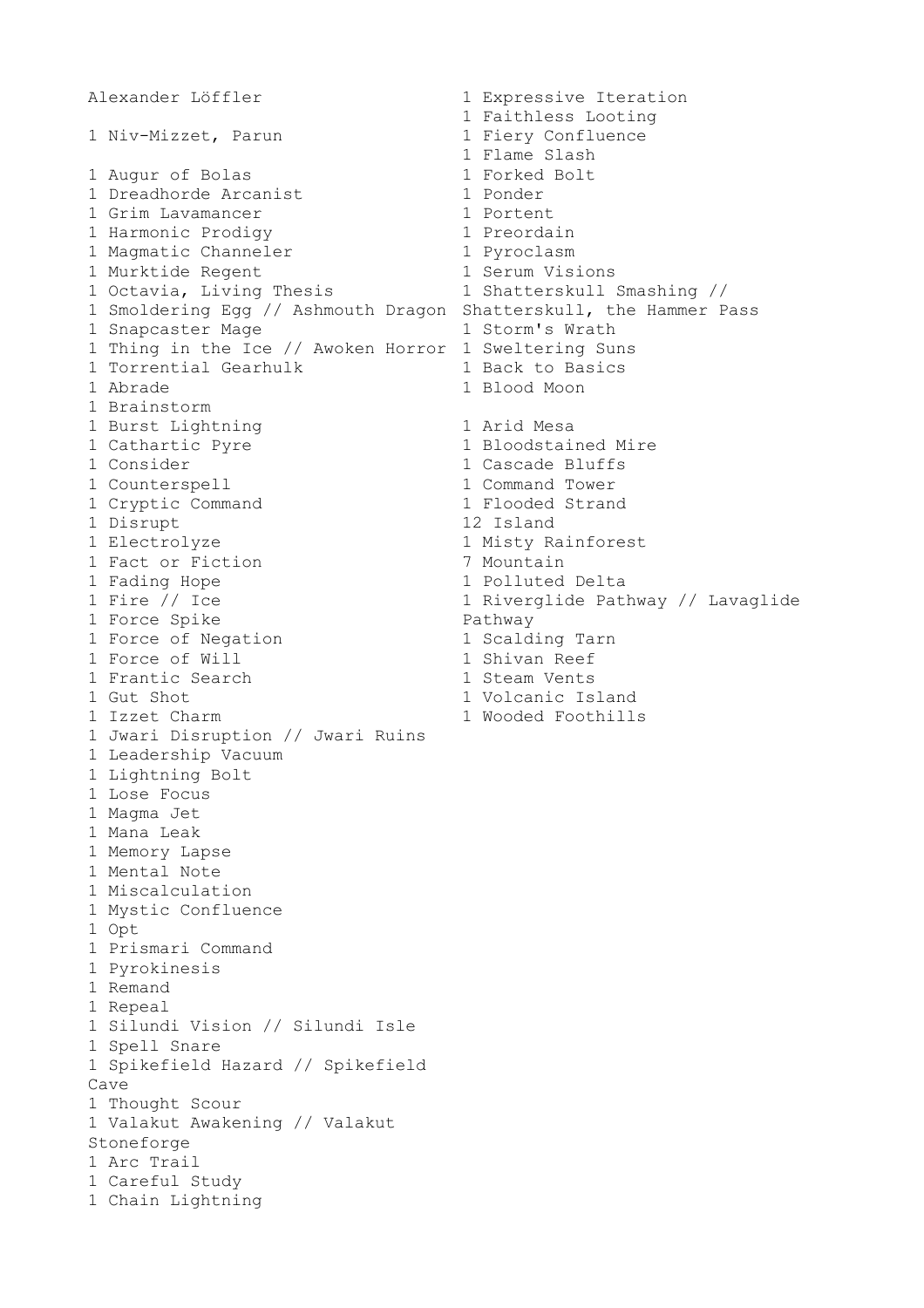Commander: 1 Winota, Joiner of Forces

1 Anax, Hardened in the Forge 1 Angrath's Marauders 1 Archon of Emeria 1 Basri Ket 1 Blade Historian 1 Blinkmoth Nexus 1 Bomat Courier 1 Bonecrusher Giant 1 Boros Charm 1 Bruse Tarl, Boorish Herder 1 Chandra, Acolyte of Flame 1 Clifftop Retreat 1 Drannith Magistrate 1 Earthshaker Khenra 1 Ethersworn Canonist 1 Fiend Hunter 1 Figure of Destiny 1 Flawless Maneuver 1 Geist-Honored Monk 1 Gerrard, Weatherlight Hero 1 Goblin Guide 1 Goblin Rabblemaster 1 Grand Abolisher 1 Grim Initiate 1 Imperial Recruiter 1 Imposing Sovereign 1 Inkmoth Nexus 1 Inspiring Vantage 1 Isamaru, Hound of Konda 1 Jeska's Will 1 Legion Loyalist 1 Legion Warboss 1 Legion's Landing 1 Lightning Bolt 1 Lotus Petal 1 Loyal Apprentice 1 Magus of the Moon 1 Mana Confluence 1 Mana Tithe 1 Marsh Flats 1 Memnite 1 Mirran Crusader 1 Mishra's Factory 1 Mother of Runes 1 Needleverge Pathway 1 On Thin Ice 1 Ornithopter 1 Palace Jailer

1 Path to Exile 1 Phyrexian Revoker 1 Pia Nalaar 1 Ranger-Captain of Eos 1 Recruiter of the Guard 1 Remorseful Cleric 1 Rip Apart 1 Rograkh, Son of Rohgahh 1 Sacred Foundry 1 Seasoned Pyromancer 1 Selfless Savior 1 Selfless Spirit 1 Sevinne's Reclamation 1 Silverblade Paladin 1 Simian Spirit Guide 1 Skyclave Apparition 1 Smuggler's Copter 12 Snow-Covered Mountain 14 Snow-Covered Plains 1 Spirit of the Labyrinth 1 Tajic, Legion's Edge 1 Thalia, Guardian of Thraben 1 Thalia, Heretic Cathar 1 Topplegeist 1 Wasteland 1 Winter Orb 1 Zurgo Bellstriker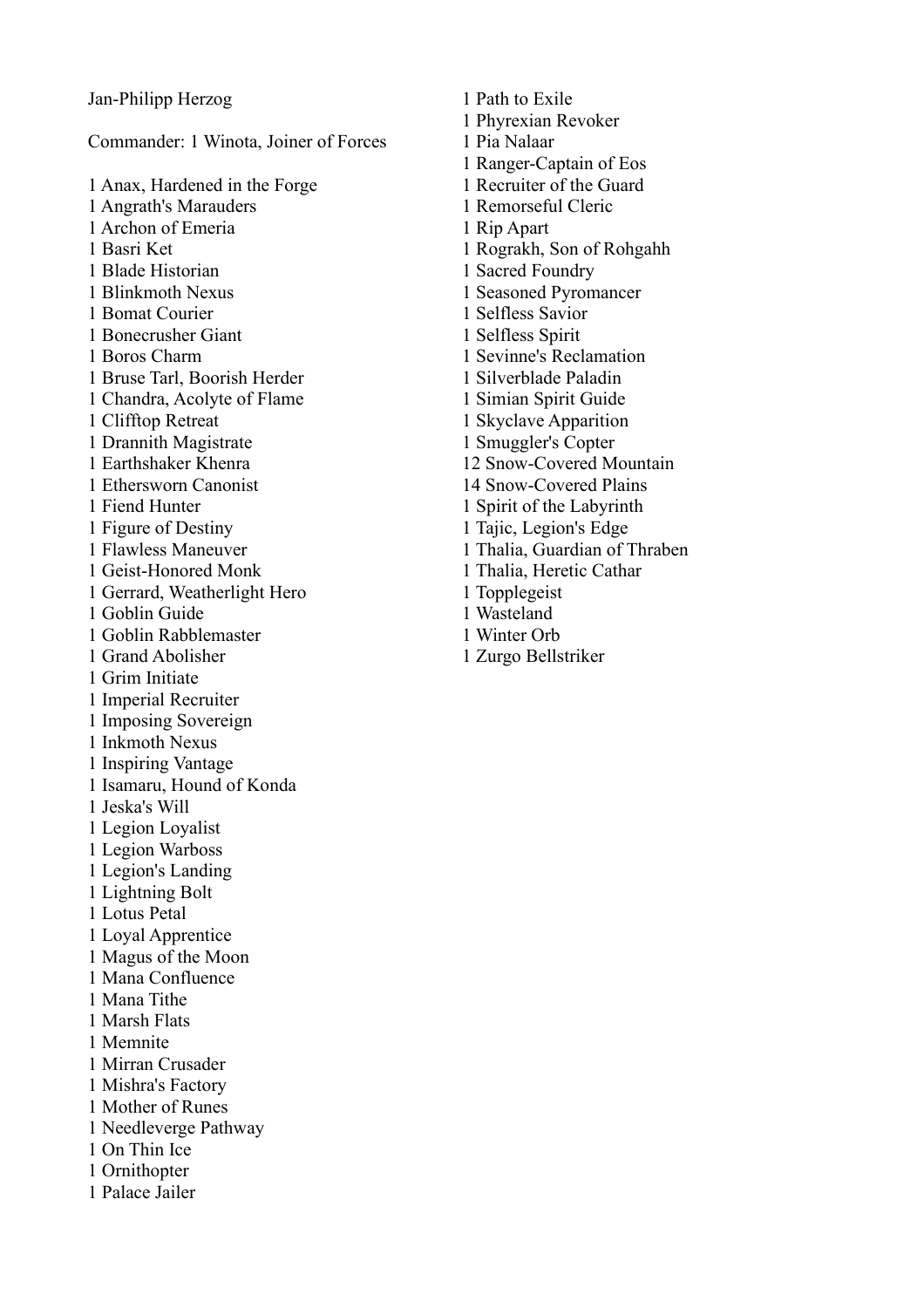Matthias Janßen Rograkh, Son of Rohgahh Reyhan, Last of the Abzan Raging Ravine Misty Rainforest Forest Phyrexian Tower Polluted Delta Infernal Grasp Blood Crypt Graven Cairns Bayou Woodland Cemetery Savage Lands Mountain Windswept Heath Overgrown Tomb Nurturing Peatland Blooming Marsh Treetop Village Bloodstained Mire Bonecrusher Giant Murderous Rider Sin Prodder Malakir-Wiedergeburt Taiga Lavaclaw Reaches Verdant Catacombs Llanowar Wastes Bojuka Bog River Boa Command Tower Wasteland Arid Mesa Blackcleave Cliffs Wooded Foothills Scalding Tarn Badlands Swamp Dragonskull Summit Marsh Flats Sulfurous Springs Twilight Mire Flametongue Kavu Bonesplitter Terminate Putrid Leach Grafted Wargear Bloodthirsty Adversary Slaughter Specialist Geralfs Messenger

Plague Engineer Thrun, the Last Troll Strangleroot Geist Vines Of Vastwood Liliana the Last Hope Abrupt Decay Rancor Falkenrath Aristocrat Go for the Throat Scavenging Ooze Arc Trail Bloodchiefs Thirst Tarmogoyf Drana, Liberator of Malakir Tainted Pact Sedgemoor Witch Dark Confidant Fiery Confluence Dauthi Voidwalker Anathemancer Meathook Massacre Goblin Guide Garruks Harbinger Assassins Trophy Raghavan, flinker Dieb Valentin, Dekan des Blutes Demonic Tutor Rampaging Ferocidon Hunted Nightmare Ignoble Hierarch Price of Fame **Unearth** Flame Slash Werewolf Packleader Deathrite Shaman Umezawas Jitte Wrenn and Six Labyrinth Raptor Fatal Push Kird Ape Skyshroud Elite Chain Lightning Nullpriest if Oblivion Scullclamp Spawn of Mayhem Bloodbraid Elf Florian, Voldaren Scion Lightning Bolt Master of the Feast Opposition Agent Toxic Deluge Oonas Prowler